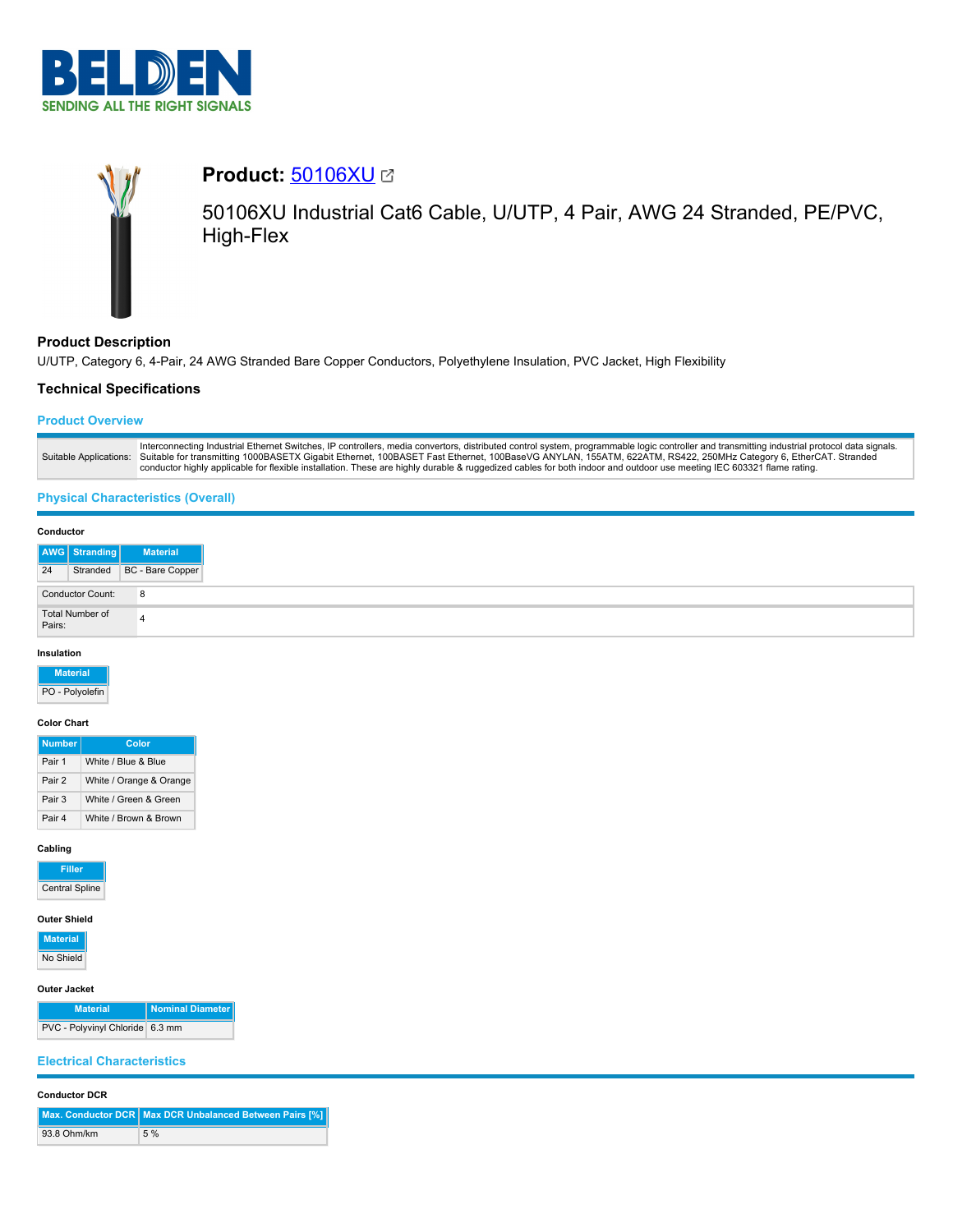## **Capacitance**

| Max. Capacitance Unbalance Nom.Mutual Capacitance |             |
|---------------------------------------------------|-------------|
| 5,600 pF/100m                                     | 330 pF/100m |

## **Impedance**

**Nominal Characteristic Impedance** 100 Ohm

#### **Delay**

**Max. Delay Max. Delay Skew**

538 ns/100m 45 ns/100m

#### **High Frequency**

|                             | Frequency [MHz] Max. Insertion Loss (Attenuation)   Min. NEXT [dB]   Min. PSNEXT [dB]   Min. ACRF (ELFEXT) [dB]   Min. PSACRF (PSELFEXT) [dB]   Min. RL (Return Loss) [dB] |         |         |         |         |         |
|-----------------------------|----------------------------------------------------------------------------------------------------------------------------------------------------------------------------|---------|---------|---------|---------|---------|
| 1 MHz                       | 2.4 dB/100m                                                                                                                                                                | 74.3 dB | 72.7 dB | 67.8 dB | 64.8 dB | 20 dB   |
| 4 MHz                       | 4.5 dB/100m                                                                                                                                                                | 65.3 dB | 63.3 dB | 55.8 dB | 52.8 dB | 23 dB   |
| 8 MHz                       | 6.4 dB/100m                                                                                                                                                                | 60.8 dB | 58.8 dB | 49.7 dB | 46.7 dB | 24.5 dB |
| 10 MHz                      | 7.1 dB/100m                                                                                                                                                                | 59.3 dB | 57.3 dB | 47.8 dB | 44.8 dB | 25dB    |
| 16 MHz                      | 9.1 dB/100m                                                                                                                                                                | 56.2 dB | 54.2 dB | 43.7 dB | 40.7 dB | 25 dB   |
| 20 MHz                      | 10.2 dB/100m                                                                                                                                                               | 54.8 dB | 52.8 dB | 41.8 dB | 38.8 dB | 25 dB   |
| 25 MHz                      | 11.4 dB/100m                                                                                                                                                               | 53.3 dB | 51.3 dB | 39.8 dB | 36.8 dB | 24.2 dB |
| 31.25 MHz                   | 12.8 dB/100m                                                                                                                                                               | 51.9 dB | 49.9 dB | 37.9 dB | 34.9 dB | 23.3 dB |
| 62.5 MHz                    | 18.5 dB/100m                                                                                                                                                               | 47.4 dB | 45.4 dB | 31.9 dB | 28.9 dB | 20.7 dB |
| 100 MHz                     | 23.8 dB/100m                                                                                                                                                               | 44.3 dB | 42.3 dB | 27.8 dB | 24.8 dB | 19dB    |
| 200 MHz                     | 34.8 dB/100m                                                                                                                                                               | 39.8 dB | 37.8 dB | 21.8 dB | 18.8 dB | 16.4 dB |
| 250 MHz                     | 39.4 dB/100m                                                                                                                                                               | 38.3 dB | 36.3 dB | 19.8 dB | 16.8 dB | 15.6 dB |
| $T = 1.1 - 1.1 - 1.1 - 1.1$ | il toother brothers of Million and from the former which is a brother                                                                                                      |         |         |         |         |         |

Table Notes: Limits below 4MHz are for information only.

## **Voltage**

| <b>UL Voltage Rating</b> | <b>Voltage Rating [V]</b>                                   |
|--------------------------|-------------------------------------------------------------|
|                          | 300 V RMS (UL AWM Style 2095) 300 V RMS (UL AWM Style 2095) |

# **Temperature Range**

| Operating<br>Range: | ` To 75°C<br>-20°C<br>-- - . - . - - |
|---------------------|--------------------------------------|
|                     |                                      |

## **Mechanical Characteristics**

| Flex Cycle Rating:                       | $\geq$ 2 million |
|------------------------------------------|------------------|
| Bulk Cable Weight: 42 kg/km              |                  |
| Max. Pull Tension:                       | 110 N            |
| Min. Bend Radius<br>During Installation: | 50.4 mm          |

## **Standards**

| ISO/IEC Compliance: ISO/IEC 11801 |                         |
|-----------------------------------|-------------------------|
| Data Category:                    | Category 6              |
| ANSI Compliance:                  | <b>ANSI/TIA 568-D.2</b> |

## **Applicable Environmental and Other Programs**

| Environmental Space: Indoor/Outdoor     |     |
|-----------------------------------------|-----|
| EU Directive<br>2011/65/EU (RoHS<br>2): | Yes |
| EU Directive<br>Compliance:             | Yes |

**Suitability**

| Suitability - Indoor:                 | Yes |
|---------------------------------------|-----|
| Suitability - Oil<br>Resistance:      | Yes |
| Suitability - Outdoor: Yes            |     |
| Suitability - Sunlight<br>Resistance: | Yes |